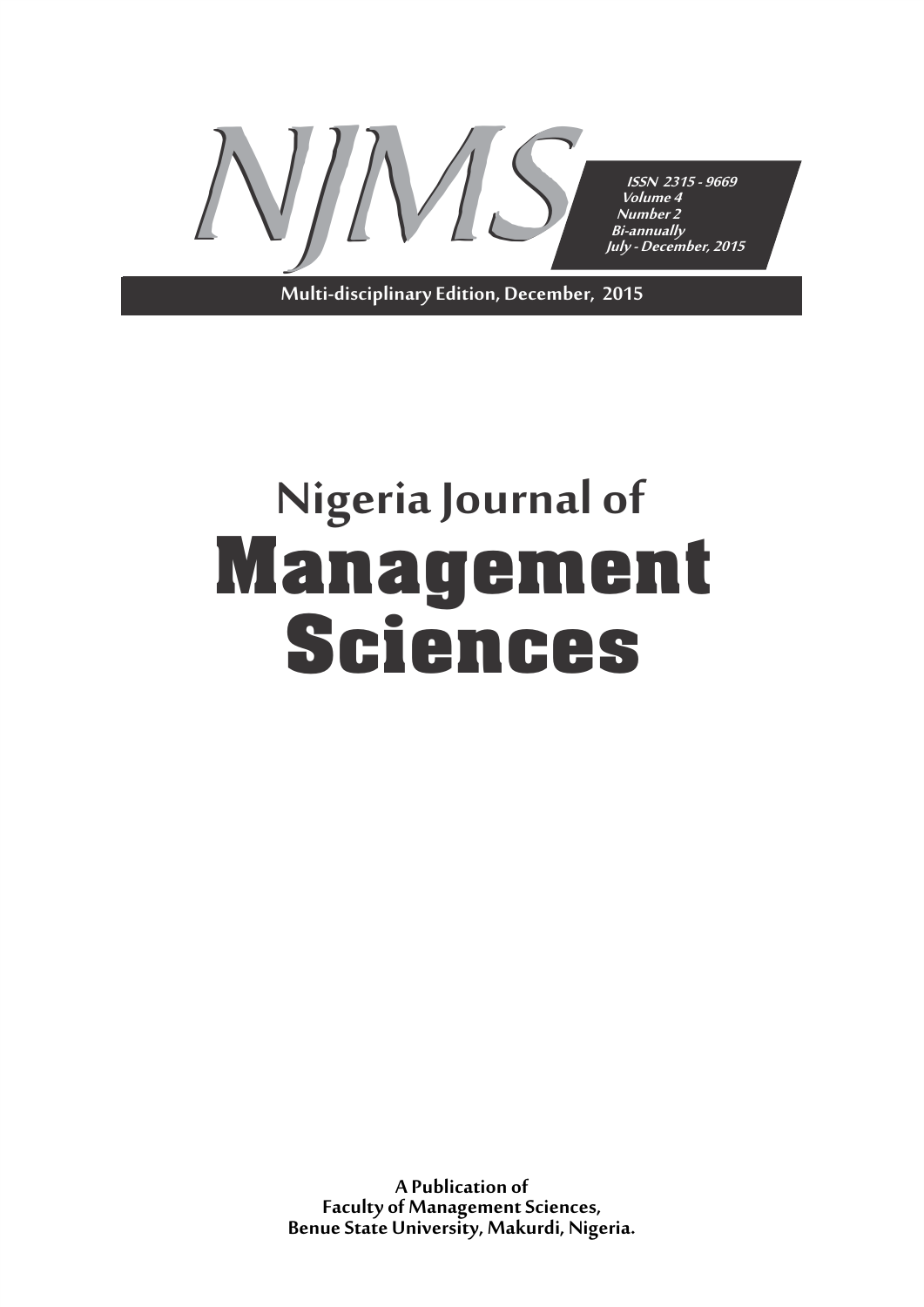**ii** 

**Nigerian Journal of Management Sciences ISSN 2315 - 9669**



**Volume 4 No 2**

**EDITORIAL BOARD**

**© 2015** Faculty of Management Sciences, Benue State University, Makurdi.

# **All Rights Reserved**

No part of this publication may be reproduced or transmitted in any form or by any means, or stored in any retrieval system of any nature without prior written permission, except for permitted fair dealing under the law relating to copyright. Application for permission for other use of copyright material including permission to reproduce extracts in other published works shall be made to the publishers. Full acknowledgment of author, publisher and source must be given.

The views expressed in this journal are those of the contributors and not necessarily those of the Faculty of Management Sciences, Benue State University, Makurdi.

Printed by: Bellan Press Makurdi. No 36 Daniel Amokachi Lane, Makurdi, Benue State - Nigeria.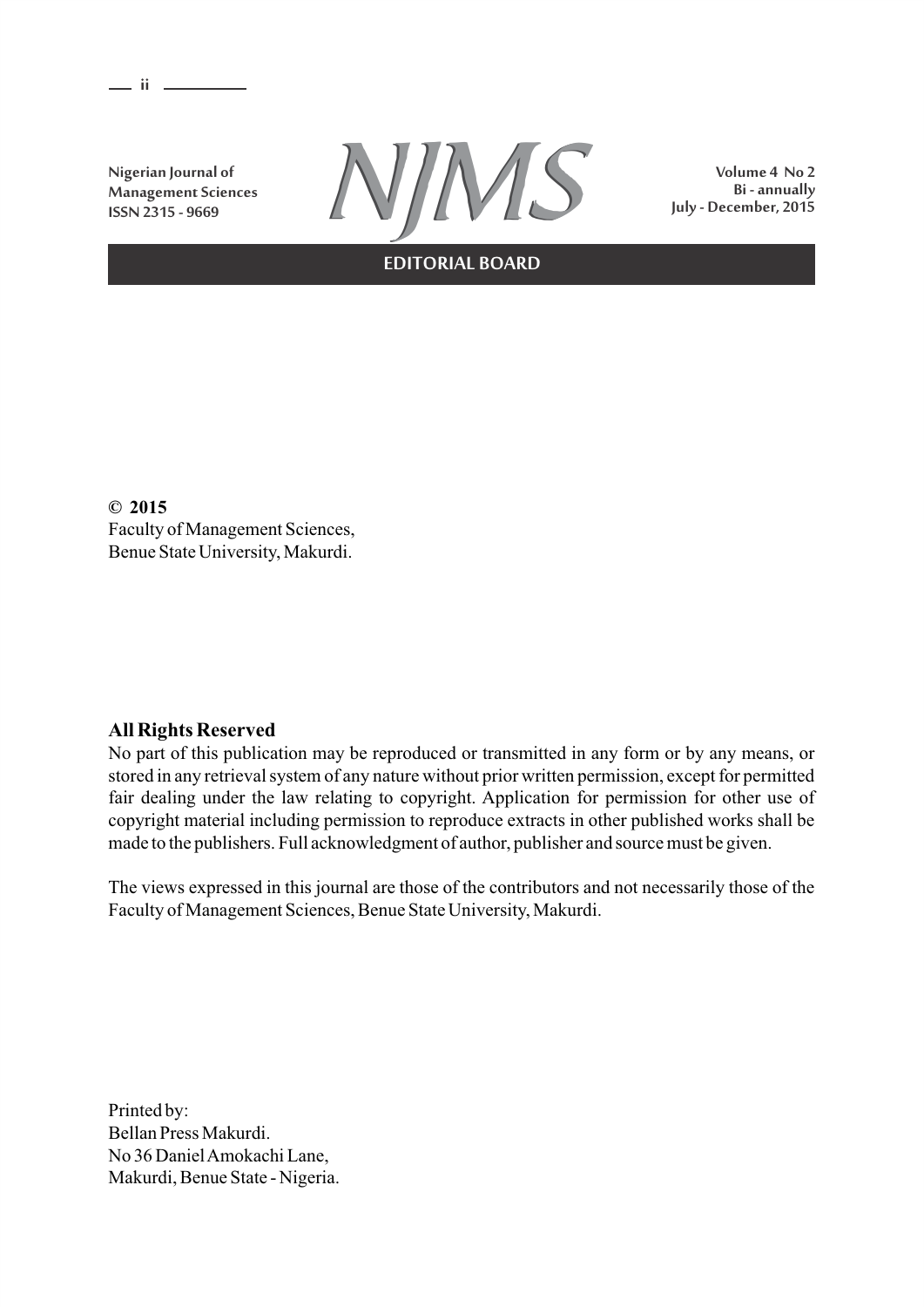**Nigerian Journal of Management Sciences**



**Volume 4 No 2 Bi - annually July - December, 2015**

#### **EDITORIAL BOARD**

#### **Editor-In-Chief Associate ProfessorAgburu, J.I.**

Associate Professor of Quantitative Techniques, Benue State University, Makurdi-Nigeria

#### **Editorial Secretary Dr. Ochugudu, A.I.**

Strategic Management/Project Consultant; Department of Business Management, Benue State University, Makurdi-Nigeria

# **Associate Editors**

**Prof. Akpa, B.** Professor of Accounting and Finance, Benue State University, Makurdi-Nigeria

# **Prof. Orsaah, S.**

Professor of Marketing, Benue State University, Makurdi-Nigeria

# **Prof. Nwachukwu, C.C.**

Professor of Management, University of Port Harcourt, Rivers state-Nigeria

#### **Dr. Nongo, S.E.**

Decision Analyst/Organisational Behaviour consultant and Dean, Faculty of Management Sciences, Benue State University, Makurdi-Nigeria

#### **Dr. Angahar, P.A.**

Fellow of the Association of National Accountants of Nigeria, Associate Professor of Accounting and Head, Department of Accounting, Benue State University, Makurdi-Nigeria

#### **Dr. Sev, J.T.**

Organisational Behaviour consultant and coordinator, M.Sc Business Management, Benue State University, Makurdi-Nigeria

## **Dr. Alabar, T.T.**

Service Marketer and Director, Centre for Entrepreneurship Development, Benue State University, Makurdi-Nigeria

## **Dr. Azende, T.**

Department of Accounting; Coordinator of Advancement, Benue State University, Makurdi-Nigeria

# **Consulting Editors**

#### **Dr. Ganu, J.**

Assistant Professor of Management and the MBA Program Director at the Adventist University of Africa in Kenya

# **Dr. Abdul Jaleel Kehinde Shittu.**

ICT consultant, School of Computing, College of Arts and Science, University Utara, Malaysia.

#### **Dr. Amponsah, E.B,**

Department of Accounting, Valley View University, Ghana and Head, Department of Accounting, Valley View University.

#### **Dr. Abangma, J.A.**

Associate Professor of Human Resources, University of Beau, Cameroon

#### **Dr. (Pst.) Boateng, P.A.**

Department of Management Studies, Valley View University, Accra, Ghana.

#### **Prof. Emerole Gideon A.**

Department of Business Administration College of Management Sciences, Michael Okpara University of Agriculture, Umudike, Abia State, Nigeria.

#### **Dr. Achua, J.K.**

Principal Analyst, Central Bank of Nigeria

**iii**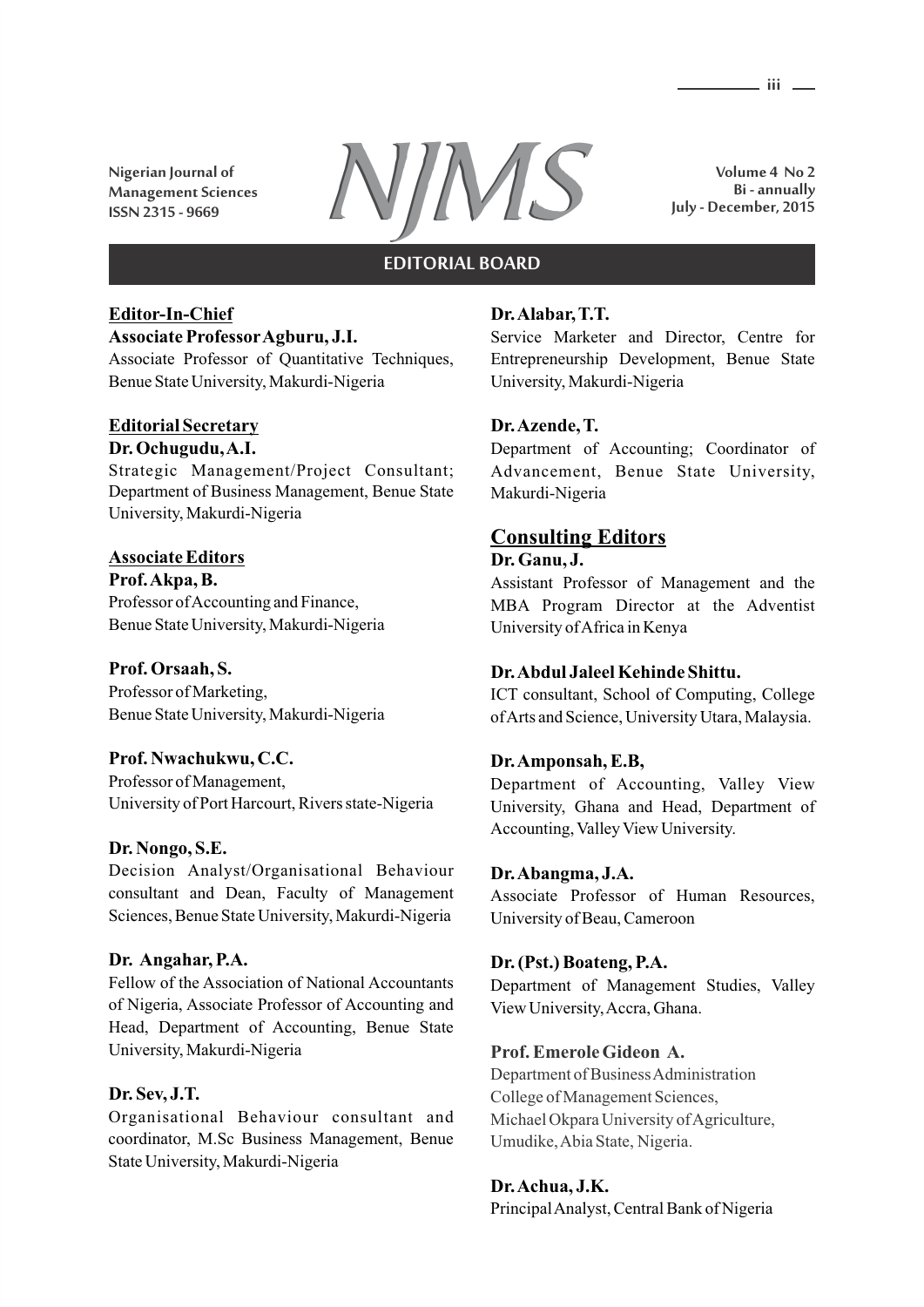**Management Sciences ISSN 2315 - 9669**

**iv**



**Volume 4 No 2 Bi - annually July - December, 2015**

# **EDITORIAL POLICY**

**Nigerian Journal of Management Sciences** is published bi-annually. The journal focus is on publishing scholarly and well researched articles comprising theoretical and empirical works in the field of Accounting, Banking, Management, Finance, Insurance, Marketing, Economics, Entrepreneurship, Research and Development, Corporate Policy, Strategic Management, Project Management, Estate Management and Public Administration. Also, Critical literature reviews, book reviews and other research results in related fields may be considered for publication in special editions as may be determine by the editorial board from time to time.

## **Submission of Articles**

- a. Only original manuscripts that have not been published or not under active consideration for publication in other journals can be considered for publication in this journal.
- b. Manuscripts to be considered for publication in this journal cannot exceed 15 pages on A4 size paper, typed double line spacing with 12 font new times roman (this is inclusive of tables, charts, graphs, appendixes and references).
- c. The in-text referencing format accepted for this journal is the current APAstyle.
- d. Every article must be accompanied with an abstract of not more than 150 words. The title of the work must be specified at the top.
- e. The title page must include the title of the article, name of the author, organizational or institutional affiliation, full mailing address, e-mail, and a valid phone number.
- f. Biographical information of contributors shall be provided in a separate sheet accompanying the paper.

# **Publication Fee**

The publication fee shall be in two parts viz: assessment fee and pagination fee.

- *Assessment fee:* Submission of every article must be accompanied with a non-refundable fee of two thousand naira (N2000=) only as an assessment fee. This is subject to review from time to time as may be deem necessary by the editorial board.
- *Pagination fee:* Upon acceptance of an article for publication after peer review, contributors shall pay a pagination fee of sixteen thousand naira (16,000=) only per each article to cover the cost of printing and other logistics. This is also subject to review from time to time as may be deem necessary by the editorial board.
- **Note:** All payments must be made through any of the designated bank accounts of the journal as may be specified from time to time for purposes of accountability and documentation.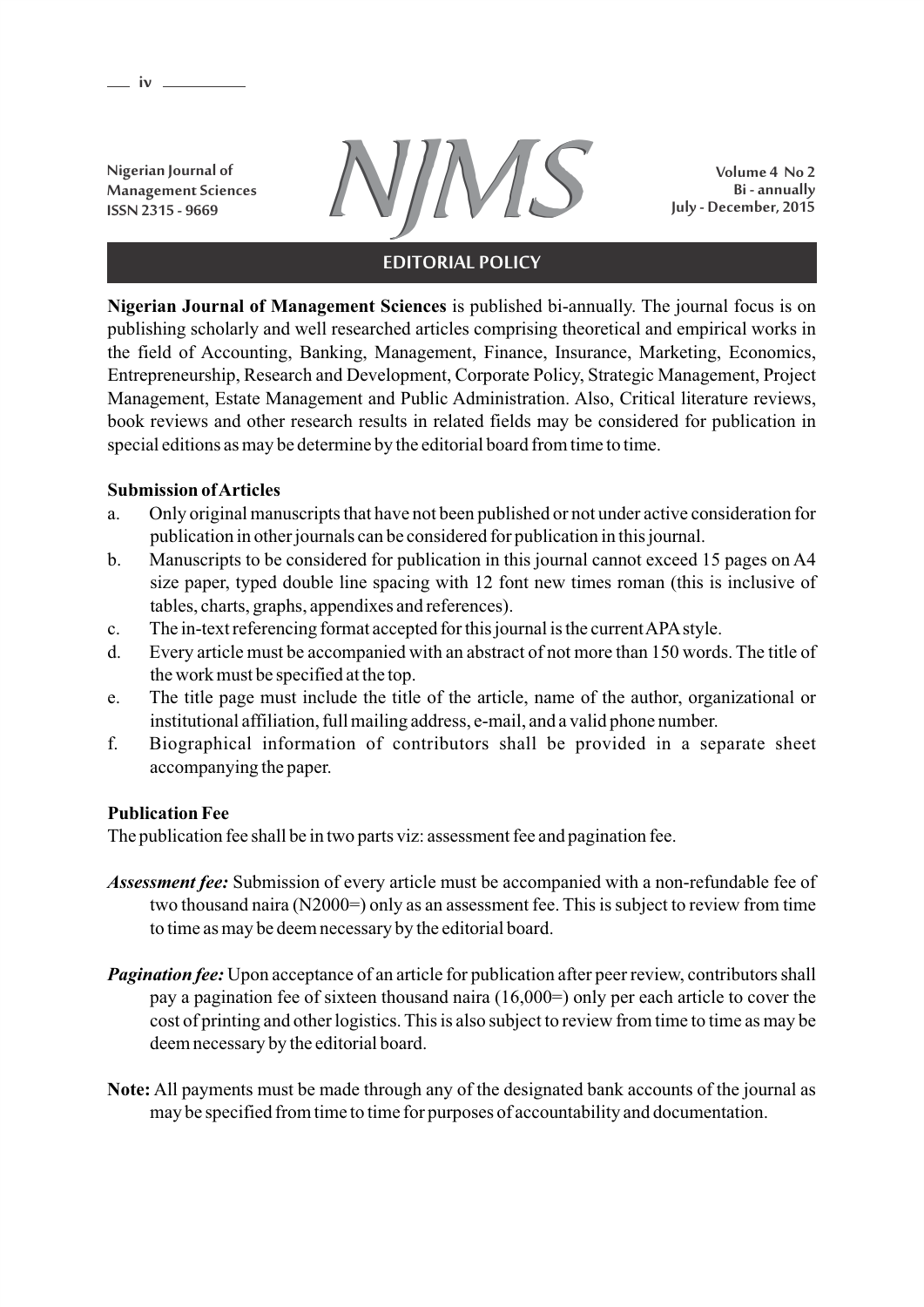**Nigerian Journal of Management Sciences ISSN 2315 - 9669**



**Volume 4 No 2 Bi - annually July - December, 2015**

 $\mathbf{v}$   $\mathbf{v}$ 

# **CONTENTS**

# **MANAGEMENT AND MARKETING THEMES**

| Managing the Delays in Publishing Financial Reports of State Owned<br>Enterprises and Parastatals in Cameroon                                                                                                                                      |              |
|----------------------------------------------------------------------------------------------------------------------------------------------------------------------------------------------------------------------------------------------------|--------------|
| Francis A. Fuamenya and Dr. Ochugudu, Achoda Ipuele                                                                                                                                                                                                | $\mathbf{1}$ |
| Juxtaposing Entrepreneurial Planned Behaviour and Desire to Create<br>A New Venture Among Undergraduates in Ibadan, South West Nigeria<br>Rukevwe. Juliet Olughor <sup>1</sup> Onyema Eugene Ofoegbu, Ph.D. FIPD                                   | 9            |
| Employees' Competency Management and Job Performance:<br>A Review of Nigerian Public Sector<br><b>Okpala Kenneth Enoch and Agada, Solomon</b>                                                                                                      | 21           |
| Strategic Management of Natural Resources for Sustainable Development in Nigeria<br>Aliyu Mamman. Ph.D and Isa M. Adamu. Ph.D                                                                                                                      | 32           |
| Strategic Mechanism for Achieving Competitive Advantage through the Employees<br>Okebaram, Sunday Moses, Ph.D                                                                                                                                      | 40           |
| Evolutionary-Based Hotel Staff Cyclical Scheduling System<br>Ismaila W. Oladimeji <sup>1</sup> and Ismaila M. Folashade                                                                                                                            | 57           |
| Employees' Perception of Components of Pension Environment<br>Oladipo, Jimoh Ayanda, Ph.D <sup>1</sup> Fashagba, Mathew Olasehinde, Ph.D                                                                                                           | 66           |
| Coaching: A Literature Review<br><b>Terkura T. Bemaa</b>                                                                                                                                                                                           | 77           |
| University Undergraduates Lifestyle Patterns as Factors in the<br>Purchase of Smart Phones.<br>Patrick, K. Ladipo and Solomon, A. Agada.                                                                                                           | 87           |
| Entrepreneurial Education for Sustainable Development<br>Frank Alaba Ogedengbe <sup>1</sup> , Clement Osigwe Okhakhu <sup>2</sup> & Simon Ayo Adekunle                                                                                             | 97           |
| Effect of Total Quality Management (TQM) on the Performance of Small<br>and Medium Enterprises (SMEs) Performance in Nigeria<br>Onu, A. J. C. Ph.D <sup>1</sup> Kabiru, J. R. Ph.D <sup>1</sup> Isa, M. K. Ph.D <sup>2</sup> and Hanmaikyur, T. J. | 107          |
| Effect of Personnel Management Policies on Organizational Effectiveness<br>Ayogu D. U and Ihemeje, J. C.                                                                                                                                           | 115          |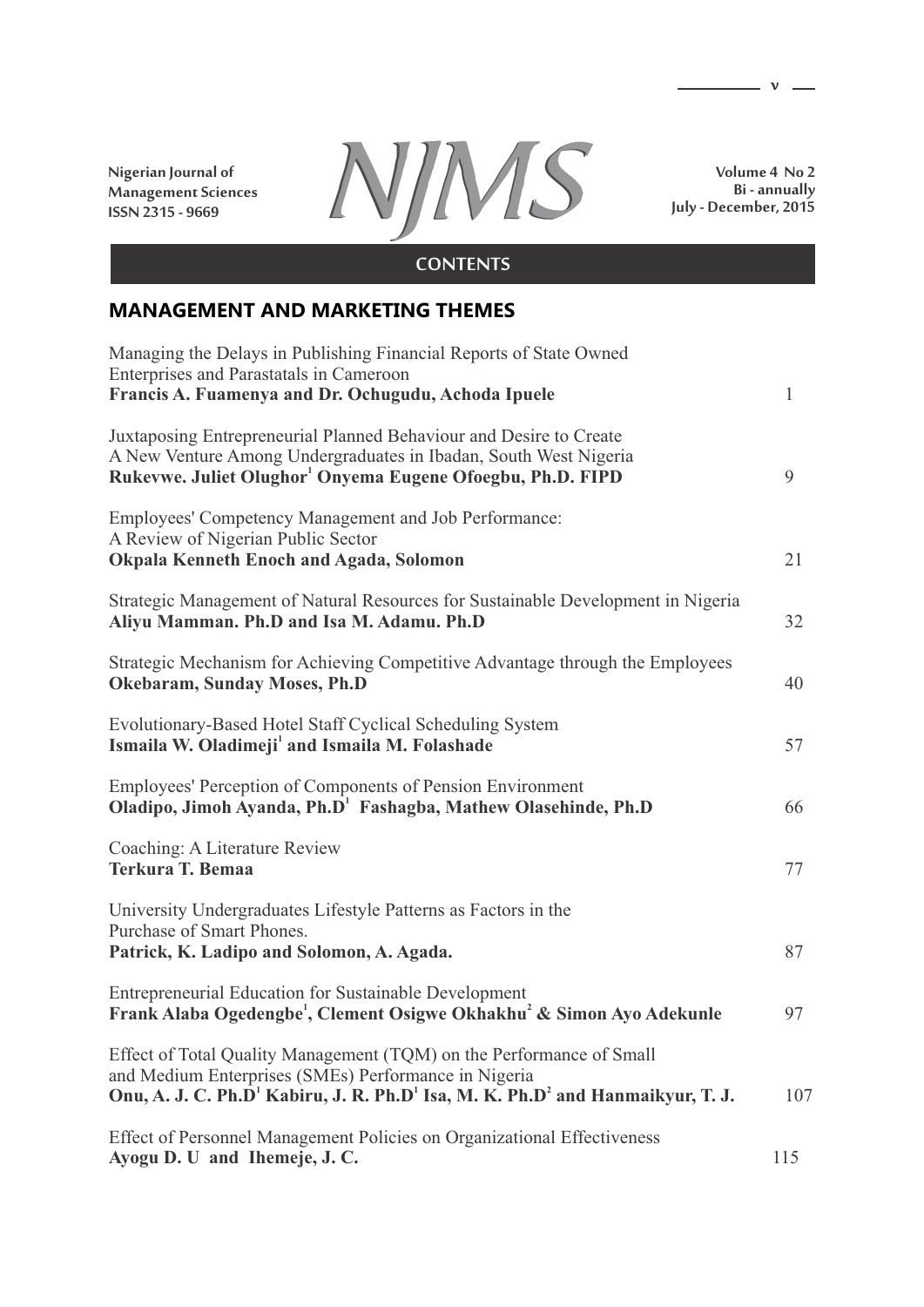**xi**

**Nigerian Journal of Management Sciences ISSN 2315 - 9669**



**Volume 4 No 2 Bi - annually July - December, 2015**

| <b>CONTENTS</b>                                                                                                                                                                                                                                              |     |
|--------------------------------------------------------------------------------------------------------------------------------------------------------------------------------------------------------------------------------------------------------------|-----|
| The Effect of Rebranding on the Brand Awareness and Purchase of<br>Beverages in Abia State, Nigeria<br>Akuwudike Hilary C. and Eigbiremhon Ighedosa I.                                                                                                       | 123 |
| Impact of Entrepreneurial Training on Economic Development:<br>An Empirical Study in North Central Nigeria<br>Tende, Sam Baba, PhD and Adigizey, John Dollay, CNA                                                                                            | 130 |
| <b>ACCOUNTING, FINANCE AND ECONOMICS THEMES</b><br>Forecasting the Entrepreneurial Assertiveness of University Students in Nigeria<br><b>Oladotun Larry, Anifowose</b>                                                                                       | 144 |
| Does Gender Matter in the Board Room of Non-Financial Companies in Nigeria<br>Paul Aondona Angahar Ph.D and Theresa Ekpe Ede                                                                                                                                 | 151 |
| Role of Organisational Culture in the Choice of Budget System and its<br>Effects on Organisational Performance in Public Universities Across Nigeria<br>Akinniyi, Kehinde Opeyemi, Fagbemi, Temitope Olamide (Ph.D., ACA)<br>and Ajibolade, S.O (Ph.D., FCA) | 163 |
| Effectiveness of Audit Committee Practices and the Value of Listed Deposit<br>Money Banks in Nigeria<br>Dauda, Ibrahim Adagye M.Sc, CNA, CFIP                                                                                                                | 177 |
| Fair Value Versus Historical Cost Accounting: An Assessment of Financial<br>Accounting Standards Board and International Accounting Standards Board<br>Mr. Fanen Anande-Kur                                                                                  | 187 |
| Bank Recapitalization and the Asset Quality of Commercial Banks in Nigeria<br>Edirin Jeroh <sup>1</sup> , (ACA) and Prof. Emma I. Okoye                                                                                                                      | 192 |
| The Determinants of the Demand for Commercial Banks' Deposits in Nigeria<br>Bernhard O. Ishioro, Ph.D                                                                                                                                                        | 199 |
| Corporate Governance and Equity Ownership Clause for Banks in Nigeria:<br>An Empirical Performance Assessment<br>Eleje, Edward Ogbonnia Ph.D and Olopade, David Oyeyemi Ph.D                                                                                 | 208 |
| Determinants of the Adoption of Internet Banking among Private<br>University Students in Oyo State, Nigeria<br>Dr. Onaolapo, A.R. and Akanbi, Paul A.                                                                                                        | 222 |